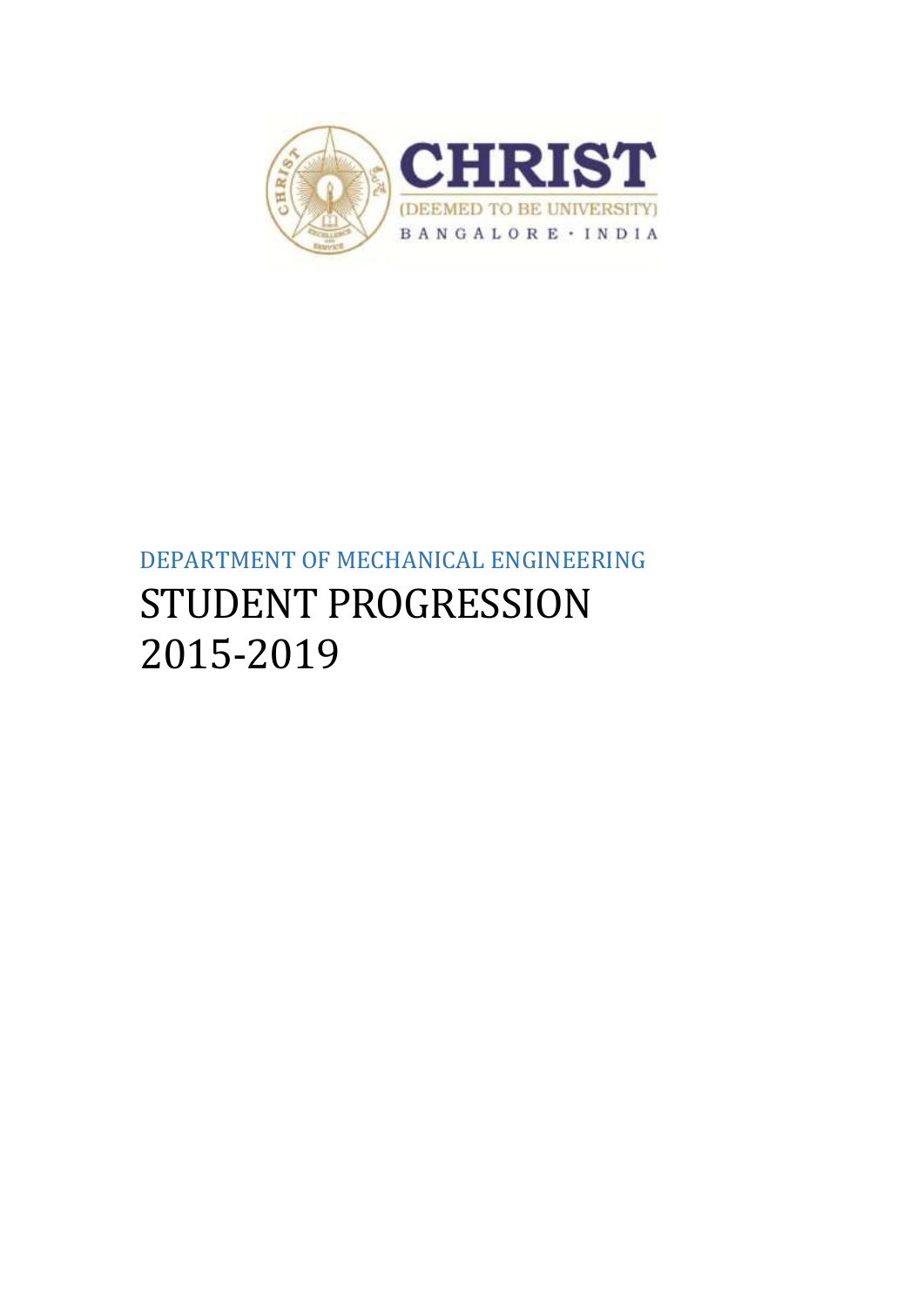

## DEPARTMENT OF MECHANICAL ENGINEERING

# I. LIST OF STUDENTS PLACED

| <b>SLNO</b>    | <b>REGISTER NO.</b> | <b>NAME OF THE</b>              | <b>COMPANY</b>                           | <b>TYPE OF</b>   |
|----------------|---------------------|---------------------------------|------------------------------------------|------------------|
|                |                     | <b>STUDENT</b>                  |                                          | <b>PLACEMENT</b> |
| $\mathbf{1}$   | 1561401             | Aditya Phookan                  | Dunzo                                    | <b>ON CAMPUS</b> |
| $\overline{2}$ |                     | <b>Mohammed Vaseem</b>          | Dunzo                                    | <b>ON CAMPUS</b> |
|                | 1561367             | Palliyalil                      |                                          |                  |
| 3              | 1561393             | Anil K Sebastine                | Dunzo                                    | <b>ON CAMPUS</b> |
| $\overline{4}$ |                     | V J Leo                         | Evlogia Eco Care                         | <b>ON CAMPUS</b> |
|                | 1561381             |                                 | Pvt Ltd                                  |                  |
| 5              |                     | David Biju                      | Evlogia Eco Care                         | <b>ON CAMPUS</b> |
|                | 1561370             |                                 | Pvt Ltd                                  |                  |
| 6              |                     | Joshy John                      | Evlogia Eco Care                         | <b>ON CAMPUS</b> |
|                | 1561331             |                                 | Pvt Ltd                                  |                  |
| $\overline{7}$ | 1561358             | Unnikrishnan                    | Dunzo                                    | <b>ON CAMPUS</b> |
| 8              |                     | Mukesh Kumar                    | <b>Trident Infosel</b>                   | <b>ON CAMPUS</b> |
|                | 1560335             | Yadav                           | Ltd                                      |                  |
| 9              | 1561315             | Benit Benny C                   | Simpli Learn                             | <b>ON CAMPUS</b> |
| 10             | 1561340             | Raahul Dinakar                  | <b>Fitness Centre</b>                    | <b>ON CAMPUS</b> |
| 11             | 1561373             | Prince Joseph                   | Hp                                       | <b>ON CAMPUS</b> |
| 12             | 1561311             | Arjun Manjooran J               | Perpule                                  | <b>ON CAMPUS</b> |
| 13             | 1561384             | <b>Thomas Winsome</b>           | Decathlon                                | <b>ON CAMPUS</b> |
| 14             |                     | <b>Anand Menon</b>              | Mpta Skill                               | <b>ON CAMPUS</b> |
|                |                     |                                 | Training<br>Foundation,                  |                  |
|                | 1561385             |                                 | Neem Trainee                             |                  |
|                |                     |                                 |                                          |                  |
| 15             |                     | <b>Antony Cyril</b><br>Varghese | <b>Akshay Controls</b><br>And Systems,   | <b>ON CAMPUS</b> |
|                | 1561310             |                                 | Kochi                                    |                  |
|                |                     |                                 |                                          |                  |
| 16             | 1561395             | Ajith C Ravi                    | Attilife Lab<br>Solutions                | <b>ON CAMPUS</b> |
|                |                     |                                 |                                          |                  |
| 17             |                     | Anup Damien                     | Bengaluru<br>Jsw<br><b>Football Club</b> | <b>ON CAMPUS</b> |
|                | 1561422             |                                 |                                          |                  |
| 18             | 1561330             | <b>Joseph Mathew</b>            | Byju's                                   | <b>ON CAMPUS</b> |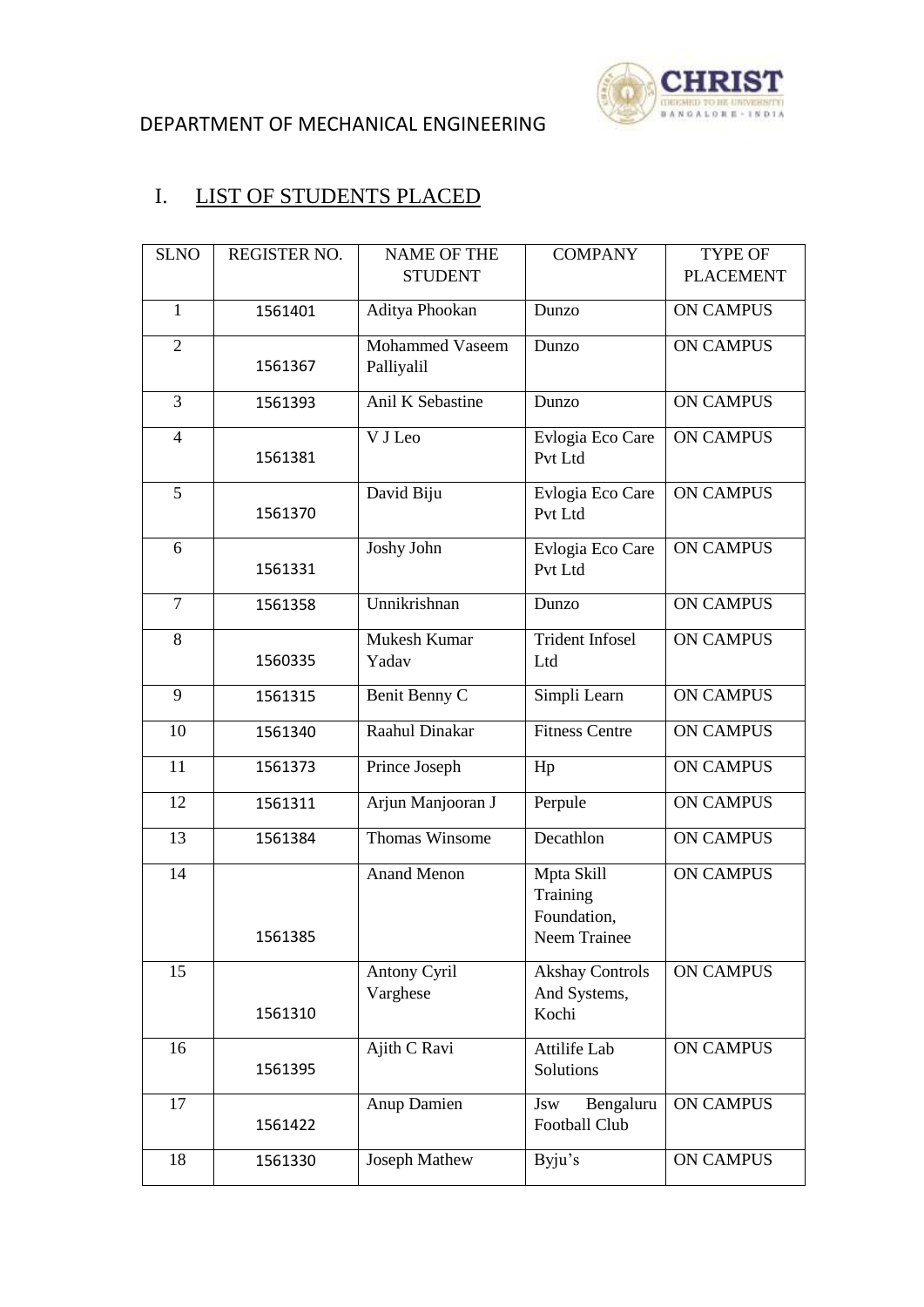

#### DEPARTMENT OF MECHANICAL ENGINEERING

| 19 | 1561427 | Arjun                     | Perpule                                  | <b>ON CAMPUS</b> |
|----|---------|---------------------------|------------------------------------------|------------------|
| 20 | 1561333 | John<br>Manish<br>Monadan | Indigo                                   | <b>ON CAMPUS</b> |
| 21 | 1561334 | Manu Varghese             | Bengaluru<br>Jsw<br><b>Football Club</b> | <b>ON CAMPUS</b> |
| 22 | 1561342 | Raman Bedi                | Byju's                                   | <b>ON CAMPUS</b> |
| 23 | 1561348 | Soptavik Samanta          | Sproxil India                            | <b>ON CAMPUS</b> |
| 24 | 1561350 | Tharu Antony Melath       | Byju's                                   | <b>ON CAMPUS</b> |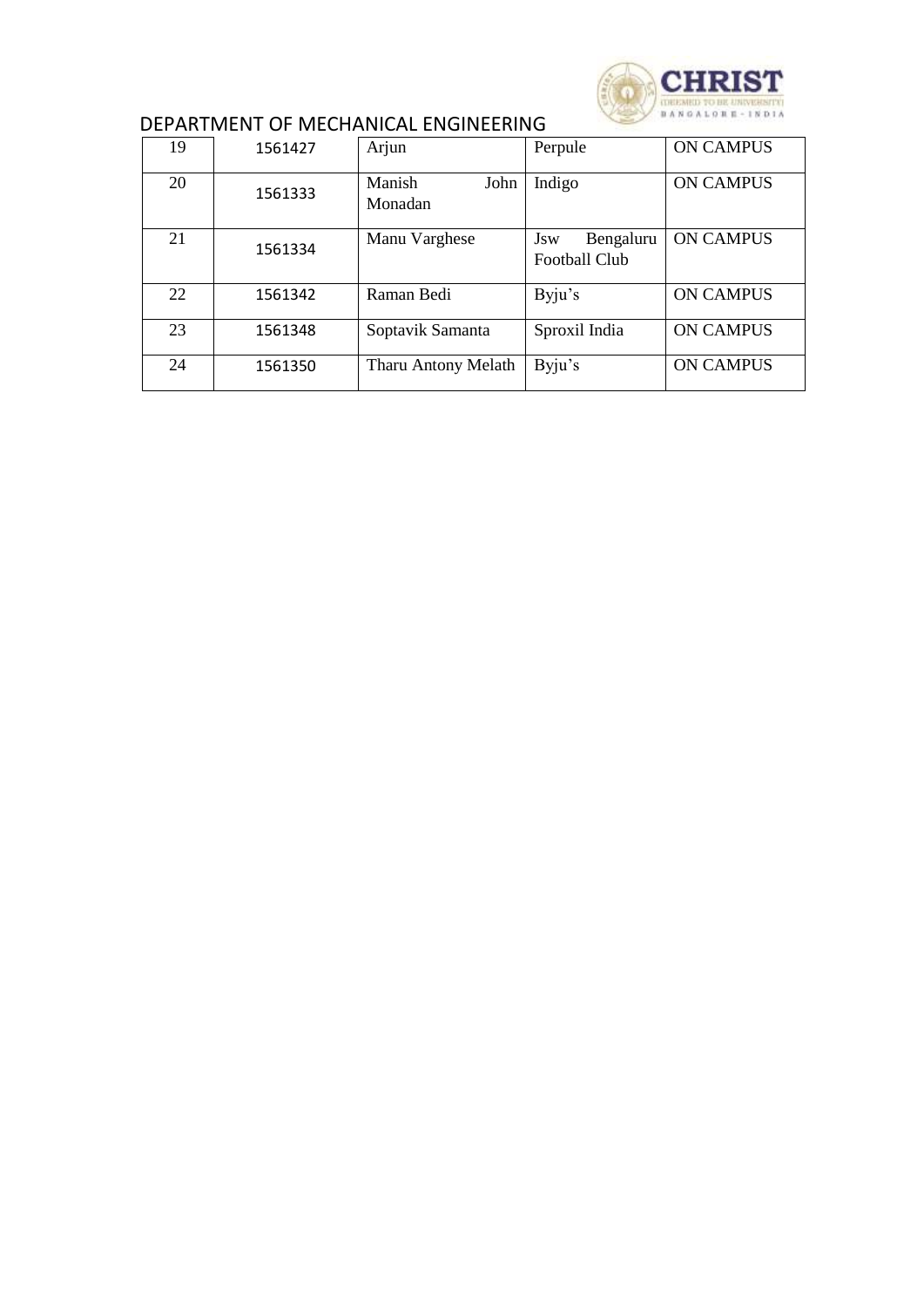

## DEPARTMENT OF MECHANICAL ENGINEERING<br>II. LIST OF STUDENTS ADMITTED FOR LIST OF STUDENTS ADMITTED FOR HIGHER STUDIES (BATCH 2015-19)

| SL             | <b>REGISTER</b> | <b>NAME OF THE</b>   | <b>NAME OF THE</b>           | <b>NAME OF THE</b>        |
|----------------|-----------------|----------------------|------------------------------|---------------------------|
|                | NO.             | <b>STUDENT</b>       | <b>PROGRAMME</b>             | <b>UNIVERSITY</b>         |
| NO             |                 |                      |                              |                           |
| $\mathbf{1}$   |                 | Vishwanath Ashish    | Msc In Business              | <b>Cardiff University</b> |
|                |                 |                      | <b>Strategy And</b>          |                           |
|                | 1560128         |                      |                              |                           |
|                |                 |                      | Entrepreneurship             |                           |
| $\overline{2}$ |                 | Christy A Lukose     | Master Of                    | Royal Melbourne           |
|                |                 |                      | Engineering                  | Institute Of              |
|                |                 |                      | (Management)                 | Technology                |
|                | 1560518         |                      | [079801c]                    |                           |
|                |                 |                      |                              |                           |
| 3              |                 | Niveditha V R        | Mechanical                   | University Of             |
|                | 1560568         |                      | Engineering - Ms             | Dayton                    |
|                |                 |                      |                              |                           |
| $\overline{4}$ |                 | Badduri Narayan      | Meng-Mechanical              | University Of             |
|                |                 | Reddy                | <b>Engineering (Master's</b> | Windsor                   |
|                | 1561313         |                      | Candidate (M2))              |                           |
| 5              |                 | Bangaru Nanda        | Msc. International           | University Of             |
|                |                 | Kiran Reddy          | <b>Business</b>              | Herdfordshire             |
|                |                 |                      |                              |                           |
|                | 1561362         |                      | Management                   | <b>Higher Education</b>   |
|                |                 |                      |                              | Corporation               |
| 6              |                 | P Prakhyath C        | Msc. In Supply Chain         | <b>Audencia Business</b>  |
|                |                 | Shekar               | And Purchasing               | School                    |
|                | 1561414         |                      | Management                   |                           |
|                |                 |                      |                              |                           |
| $\overline{7}$ |                 | Abhishek Anil        | Master Of Business           | St Joseph's Institute     |
|                |                 |                      | Administration               | <b>Of</b><br>Management   |
|                | 1561303         |                      |                              | Bangalore                 |
|                |                 | Thadathil<br>Akhil   |                              | Uc Dublin                 |
| 8              |                 |                      | <b>Masters</b><br>In         |                           |
|                |                 | Rooby                | Mechanical                   |                           |
|                | 1560901         |                      | Engineering                  |                           |
| 9              |                 | <b>Antony Alex</b>   | Mba                          | Christ                    |
|                | 1561309         |                      |                              |                           |
| 10             |                 | <b>Faize Latheef</b> | Master Of Business           | University<br><b>Of</b>   |
|                | 1561324         |                      | Analysis                     | Manchester                |
|                |                 |                      |                              |                           |
| 11             |                 | Gufran               | Master<br>Of                 | Cook<br>James             |
|                | 1561436         |                      | Engineering                  | University Australia      |
|                |                 |                      |                              |                           |
| 12             | 1561326         | Joe Pious            | Mba                          | <b>Berchmans</b><br>St    |
|                |                 |                      |                              | College                   |
| 13             |                 | <b>Ratan Pinto</b>   | <b>Masters</b><br><b>Of</b>  | <b>Ryerson University</b> |
|                | 1561343         |                      | Engineering                  |                           |
|                |                 |                      |                              |                           |